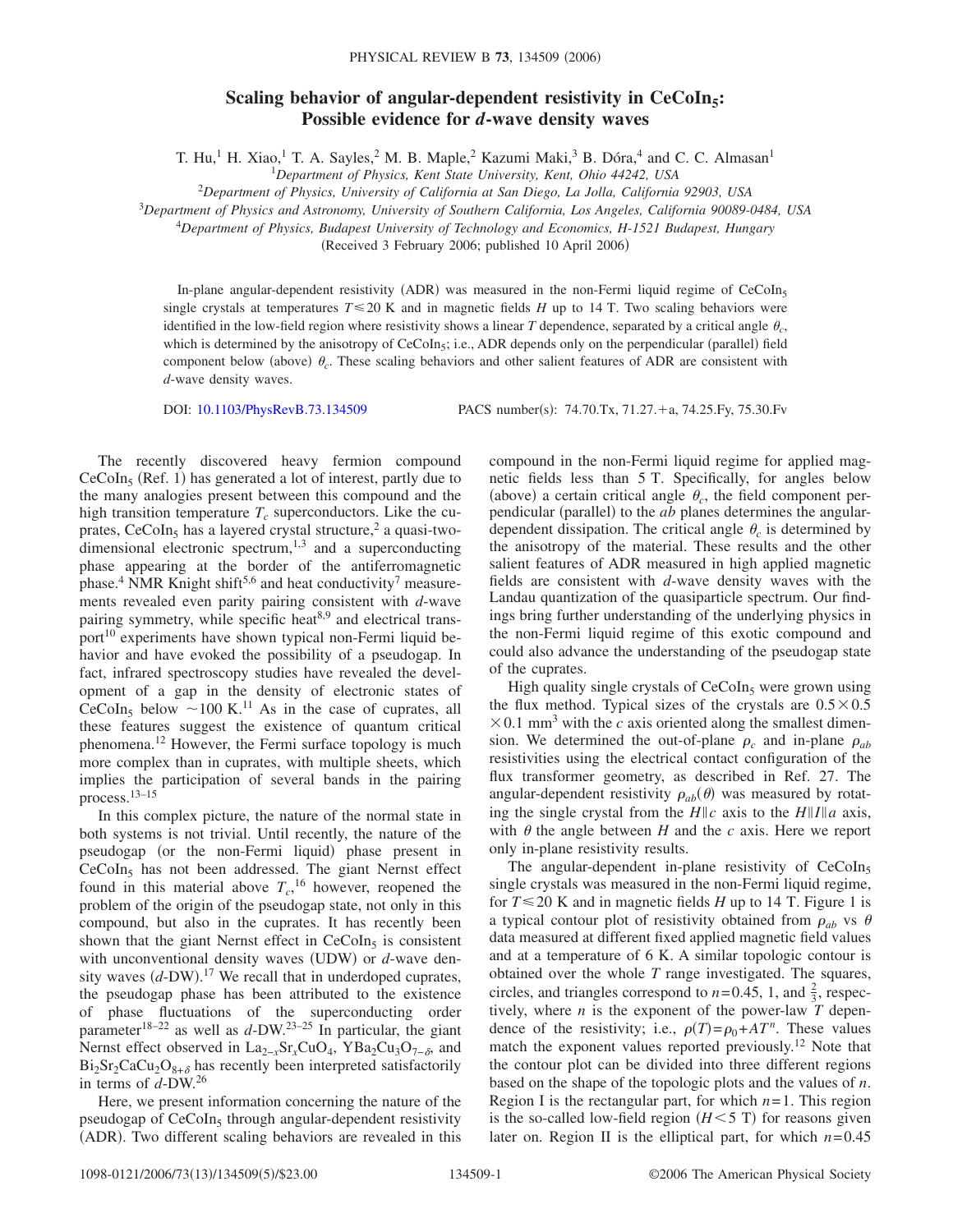

FIG. 1. (Color online) A contour plot of the in-plane resistivity  $\rho_{ab}$  of CeCoIn<sub>5</sub> in the *H* cos  $\theta$ -*H* sin  $\theta$  plane. Three different regions are found in the contour plot, which are distinguished by different values of the exponent *n* of the power-law *T* dependence of the resistivity; i.e.,  $\rho_{ab} = \rho_0 + A T^n$ . The *x* axis of this plot is along the *c* axis of CeCoIn<sub>5</sub> and  $\theta_c$  is the angle between the diagonal of the rectangle in region I and the  $x$  axis  $(c \text{ axis})$ .

and which corresponds to the region around the maximum value of the  $\rho_{ab}(H)$  curves for different angles. Region III is a large area with  $n = \frac{2}{3}$ , which is outside of regions I and II at even higher fields. Region I is more interesting since it represents the typical non-Fermi liquid behavior (for this region  $n=1$ ) and displays the two scaling behaviors. Therefore, we will discuss the anomalous magnetoresistivity behavior in this region in more detail.

The bottom inset to Fig. 2(a) shows  $\rho_{ab}(\theta)$  measured in a low magnetic field of 2 T (region I). The resistivity decreases as  $\theta$  increases from 0°, reaches a minimum around 60°, and then displays a peak at 90°. The data of the top inset to Fig.  $2(a)$  were measured in a high field of 9 T (region III). The resistivity increases with increasing angle and displays a shoulder, followed by a peak at 90°.

In the low-field region (region I), a spectacular scaling of these data is achieved by plotting the resistivity as a function of the component of the applied magnetic field perpendicular to the *ab* planes, i.e.,  $H_{\perp} = H \cos \theta$ , as shown in the main panel of Fig. 2(a). Note that all the curves measured in *H*  $\leq 5$  T overlap for all  $\theta$  values between 0° and a critical angle  $\theta_c \approx 60^\circ$ , marked by the arrows, and deviate from this  $H \cos \theta$  scaling at higher angles. This value of the critical angle is independent of temperature and applied magnetic field for the range investigated.

We employed a second protocol to measure resistivity, in which we kept the angle between the magnetic field and the  $c$  axis fixed and scanned the magnetic field. Figure  $2(b)$ shows the resistivity as a function of the field component parallel to the *a* axis  $(H_{\parallel} = H \sin \theta)$ , measured at 6 K for different orientations of *H*. Note that all the resistivity curves scale this time with *H* sin  $\theta$  for  $\theta > \theta_c \approx 60^\circ$ . Therefore, the resistivity data follow two scaling laws:



FIG. 2. (Color online) (a) Scaling of the in-plane resistivity  $\rho_{ab}$ vs the component of the applied magnetic field *H* perpendicular to the *ab* planes,  $H \cos \theta$ , measured at a temperature  $T \text{ of } 6$  K and for 1 T  $\leq H \leq 5$  T. The arrows mark the points at which the curves start to deviate from each other. Insets:  $\rho_{ab}$  vs the angle  $\theta$  measured at in an applied magnetic field of 2 and 9 T. (b) In-plane resistivity  $\rho_{ab}$ vs the component of the applied magnetic field *H* parallel to the *ab* planes,  $H \sin \theta$ , measured at a temperature  $T$  of 6 K in scanning  $H$ at fixed orientation 50°  $\leq \theta \leq 90$ °. The  $\rho_{ab}$  vs *H* sin  $\theta$  data scale for  $60^{\circ} \leq \theta \leq 90^{\circ}.$ 

$$
\rho(H,\theta) = \begin{cases} f_1(H\cos\theta) & \text{for } \theta \le \theta_c \approx 60^\circ \\ f_2(H\sin\theta) & \text{for } \theta \ge \theta_c \approx 60^\circ \end{cases} \tag{1}
$$

Figure 1 also clearly shows the presence of the two scaling laws in region I as evidenced by the rectangular region of the  $\rho_{ab}$  contours. The presence of these two scaling behaviors indicates that below (above) the critical angle, the field component perpendicular (parallel) to the *ab* planes determines the in-plane dissipation. A similar analysis of the angulardependent resistivity data measured in high magnetic fields (region III) has shown that the data are still dominated by the perpendicular (parallel) field component below (above) the critical angle, although the two scaling laws are no longer present.

Next we try to understand the above shape of  $\rho_{ab}(\theta)$  measured in both low and high fields and the relationship between the two scaling behaviors. We plot in the inset to Fig. 3 the resistivity measured at 6 K in scanning *H* up to 14 T at the two fixed angles ( $\theta = 0^{\circ}$  and  $\theta = 90^{\circ}$ ) corresponding to the two field orientations (perpendicular and parallel, respectively, to the *ab* planes) which seem to determine the physics below and above  $\theta_c$ , respectively. For the first field orientation (*H*  $\perp$  *ab* planes),  $\rho_{ab}(H_{\perp})$  increases with increasing  $H_{\perp}$ , reaches a maximum around 5 T, and decreases with further increasing  $H_{\perp}$ . We define the low- (high-) field region as the field region for which  $H_{\perp}$  < 5 T ( $H_{\perp}$  > 5 T), based on this behavior of  $\rho_{ab}(H_{\perp})$ . This  $\rho_{ab}(H_{\perp})$  dependence gives a qualitative explanation of the  $\rho_{ab}(\theta)$  dependence [shown in the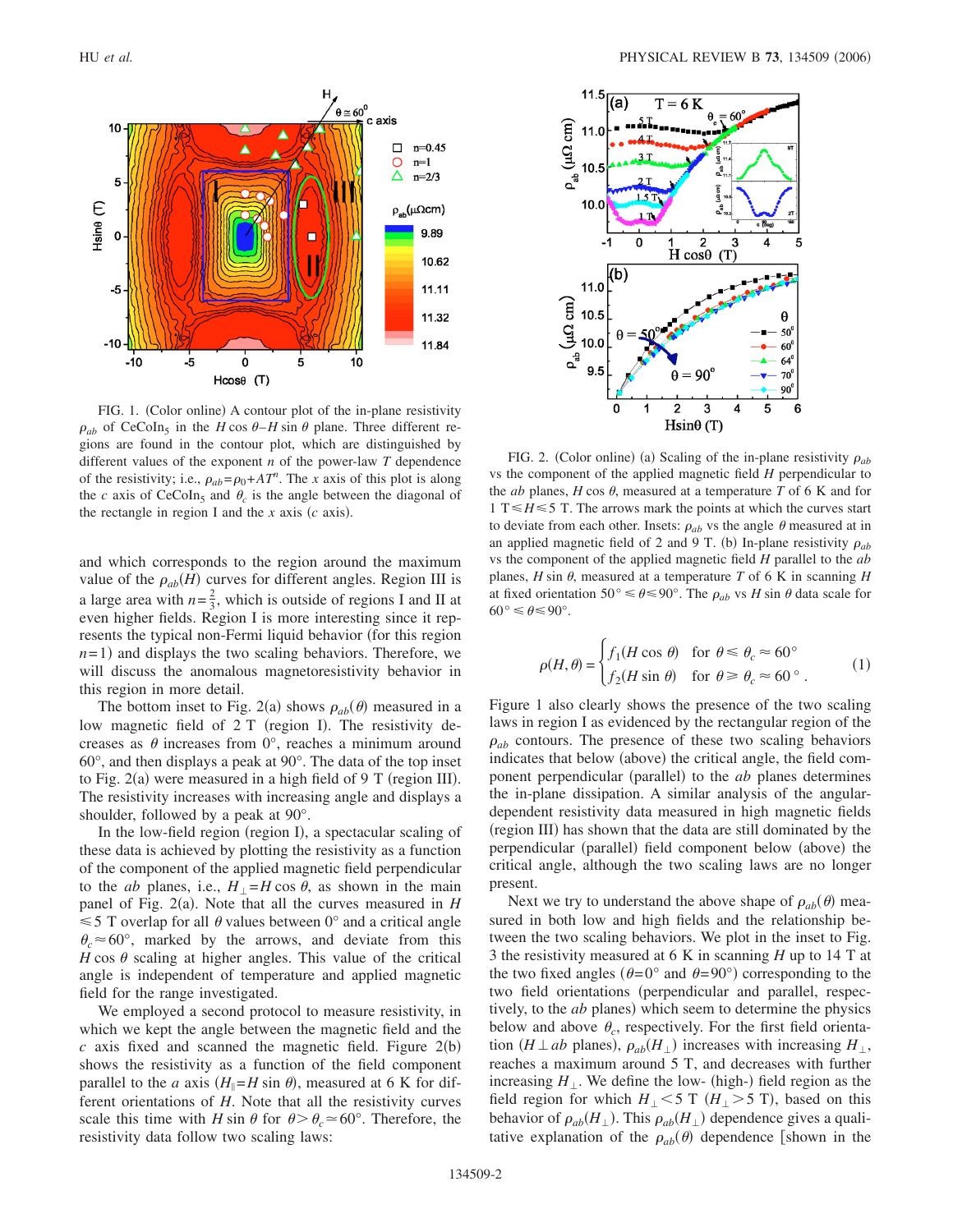

FIG. 3. (Color online) Scaling of resistivities  $\rho_{ab}(H_{\perp})$  and  $\rho_{ab}(\gamma^{-1}H_{\parallel})$  in region I, when plotted vs the component of the magnetic field perpendicular to the  $ab$  planes  $H_{\perp}$  and parallel to the  $ab$ planes  $H_{\parallel}$  times the inverse anisotropy  $\gamma^{-1}$ , respectively. Inset: Plots of  $\rho_{ab}(H_{\perp})$  and  $\rho_{ab}(H_{\parallel})$  curves measured in magnetic fields up to 14 T.

two insets to Fig. 2(a)] for  $\theta < \theta_c$ , i.e., at angles at which the dissipation is dominated by the perpendicular field component  $H_{\perp} = H \cos \theta$ . Namely, at constant *H*, the resistivity should decrease (increase) with increasing  $\theta$ , i.e., decreasing  $H_{\perp}$ , for fields lower (higher) than 5 T as, indeed, shown by the bottom (top) inset to Fig. 2(a) for  $\theta < \theta_c$ .

For the second field orientation (*H*||a axis), the  $\rho_{ab}(H_{\parallel})$ data of the inset to Fig. 3 show an initial increase with increasing  $H_{\parallel}$  followed by a tendency to saturation for  $H_{\parallel}$  approaching 14 T. This monotonic  $\rho_{ab}(H_{\parallel})$  dependence explains qualitatively the increase in  $\rho_{ab}(\theta)$  [shown in the two insets to Fig. 2(a)] for  $\theta > \theta_c$ , i.e., at angles at which the dissipation is dominated by the parallel field component  $H_{\parallel}$  $=$ *H* sin  $\theta$ , in both low- and high-field regimes. In summary, the  $\rho_{ab}(H_{\perp})$  and  $\rho_{ab}(H_{\parallel})$  dependences of the inset to Fig. 3 explain the nonmonotonic  $\rho_{ab}(\theta)$  dependence at low fields and the monotonic  $\rho_{ab}(\theta)$  dependence at high fields, as shown by bottom and top inset, respectively, to Fig.  $2(a)$ .

Figure 3 shows that the two resistivity curves of its inset,  $\rho_{ab}(H_{\perp})$  and  $\rho_{ab}(H_{\parallel})$ , scale for *H* < 4 T if  $\rho_{ab}(H_{\parallel})$  is replaced by  $\rho_{ab}(\gamma^{-1}H_{\parallel})$ , with  $\gamma=1.7$ . The physical meaning of  $\gamma$  is the anisotropy of the material. The scaling of Fig. 3 implies that the same physics is responsible for the two scaling behaviors displayed by Figs. 1 and 2 for  $H < 4$  T, i.e.,  $f_1(H \cos \theta)$  and  $f_2(H \sin \theta)$ , respectively.

The scaling relationship of Fig. 3 also allows one to determine the critical angle  $\theta_c$  below (above) which the resistivity data scale when plotted vs the perpendicular (parallel) component of the applied magnetic field [Figs.  $2(a)$  and 2(b)]. Recall that Eq. (1) gives  $f_1(H\cos\theta_c) = f_2(H\sin\theta_c)$ . This latter relationship and the scaling of Fig. 3  $[f_1(H)]$  $=f_2(\gamma^{-1}H)$  for  $H < 4$  T] give  $f_1(H \cos \theta_c) = f_1(\gamma^{-1}H \sin \theta_c)$ . Therefore,  $\theta_c = \tan^{-1} \gamma = 59.5^\circ$  with  $\gamma = 1.7$ , as determined above. This value of the critical angle is in excellent agreement with the 60° value obtained experimentally, which proves the consistency of our analysis of the angular- and field-dependent data. So, the critical angle is given by the anisotropy of the material.

The scaling of the magnetoresistivity curves for the *Hc* axis (for which the Lorentz force is maximum) and for the  $H||I||a$  axis (for which the Lorentz force is zero) shown in Fig. 3 implies that the spin effect, rather than the orbital effect, is responsible for the magnetoresistivity in region I. The fact that in this region the resistivity is also linear in *T*, indicates that this linear *T* dependence is as well a result of spin fluctuations. This conclusion that spin fluctuations dominate the charge transport in the non-Fermi liquid regime is consistent with recent In-NQR (nuclear quadrupole resonance), and Co-NMR experiments,<sup>28</sup> which have revealed that the magnetic nature in  $CeCoIn<sub>5</sub>$  is characterized by strong antiferromagnetic spin fluctuations in the vicinity of the quantum critical point.

In the following, we show that all the observed features of ADR of  $CeCoIn<sub>5</sub>$  in the non-Fermi liquid regime, when a magnetic field is rotated from the  $H||c$  axis to the  $H||I||a$  axis with  $\theta$  the angle between the *H* and the *c* axis, can be consistently discribed in terms of *d*-wave density waves in a magnetic field. The UDW or *d*-DW is a kind of density wave in which the gap function  $\Delta(\vec{k})$  vanishes on the line nodes. Therefore, the transition from the normal state to the UDW is a metal to metal transition.29 The UDW exhibits two characteristics: angular-dependent resistivity and the giant Nernst effect. A UDW in the low temperature phase of  $\alpha$ - $(ET)_2KHg(SCN)_4$  and the metallic phase of  $(TMTSF)_2X$ with  $X=PF_6$  and ReO<sub>4</sub> has been identified through ADR.<sup>30,31</sup>

We assume that the electrical conductivity in the non-Fermi liquid regime is given by

$$
\rho(H,\theta)^{-1} = \sum_{n} \sigma_n[\text{Sech}^2(E_n/2k_BT)],\tag{2}
$$

where  $E_n$  is the energy of all fermionic excitations (holes and particles). As shown below, this new formula appears to be more appropriate than the one used earlier. $^{26}$  In the absence of a magnetic field, we assume that the quasiparticle energy spectrum is given by

$$
E(\vec{k}) = \sqrt{\xi^2 + \Delta^2(\vec{k})},\tag{3}
$$

where  $\xi = v(k_{\parallel} - k_F) - (v'/c)\cos(ck_z)$  and  $\Delta(k) = \Delta \sin(2\phi)$ ; here  $\nu$  and  $\nu'$  are Fermi velocities in the *ab* plane and along the *c* axis, respectively,  $k_{\parallel}$  is the radial wave vector within the *ab* plane,  $\Delta$  is the maximum value of the *d*-DW energy gap  $\Delta(k)$ , and tan  $\phi = k_y / k_x$ . Here we assume that  $\Delta(k)$  has  $d_{xy}$ -wave symmetry. In the vicinity of the nodal points, it is convenient to replace  $\Delta^2 \sin^2(2\phi)$  by  $v_2^2 k_{\perp}^2$ , where  $k_{\perp}$  is perpendicular to  $k_{\parallel}$  within the *ab* plane and  $v_2/v = \Delta/E_F$ . Then in a magnetic field which makes an angle  $\theta$  with the  $c$  axis, the energy spectrum becomes  $32$ 

$$
E_{1n}^{\pm} = \pm \sqrt{2env_2H(v|\cos\theta| + v'\sin\theta)} - \mu,\tag{4}
$$

$$
E_{2n}^{\pm} = \pm \sqrt{2e n v_2 H(v |\cos \theta| - v' \sin \theta)} - \mu. \tag{5}
$$

Here  $E_{1n}^{\pm}$  and  $E_{2n}^{\pm}$  are the two branches of the Landau levels,  $n=0,1,2,...$ , and  $\mu$  is the chemical potential. We note that in Ref. 26 only  $E_{1n}^{\pm}$  is considered. The electrical conductivity is then given by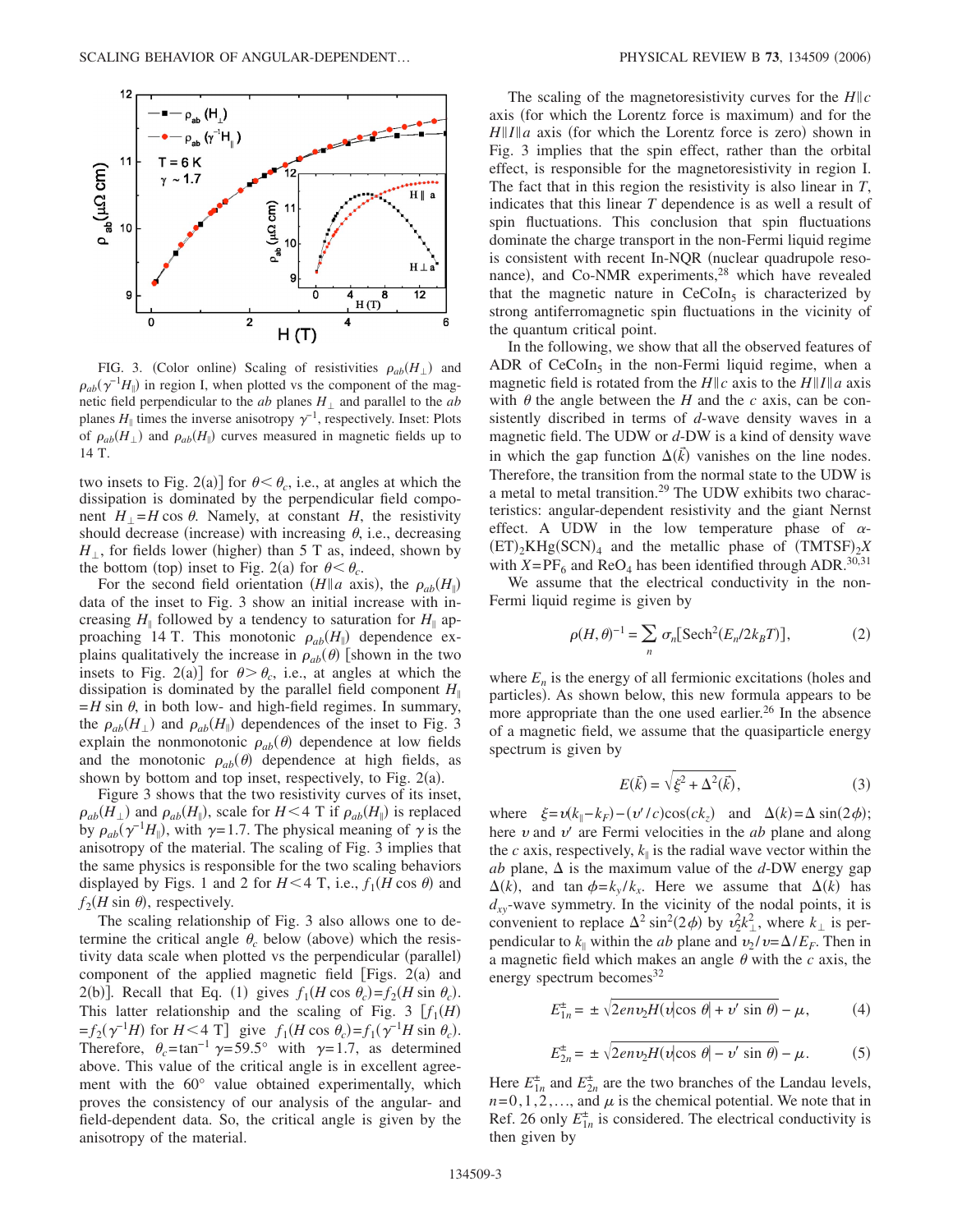

FIG. 4. (Color online) Angular-  $(\theta)$  dependent in-plane resistivity  $\rho_{ab}$  measured at 6 K in a magnetic field of 4, 8, and 10 T. The solid lines are fits of the data with Eq. (6).

$$
\rho(H,\theta)^{-1} = \sigma_0 + \sum_{i=+,-} \sigma_1[{\rm Sech}^2(x_{11}^i) + {\rm Sech}^2(x_{21}^i)], \quad (6)
$$

where  $x_{11}^{\pm} = E_{11}^{\pm}/2k_B T$  and  $x_{21}^{\pm} = E_{21}^{\pm}/2k_B T$ . For simplicity, we take only the  $n=0$  and  $n=1$  Landau levels. Equation (6) fits very well the  $\rho_{ab}(\theta)$  data over the whole range of the applied magnetic field, both in the low- and high-field regimes. Representative plots of the resistivity data measured in 4, 8, and 10 T along with the fitting curves are shown in Fig. 4. In these fits we assume that

$$
\sigma_n = A_n \left[ 1 + \left( \frac{H}{H_0} \cos \theta \right)^2 \right],\tag{7}
$$

with  $n=0,1$ . The fitting parameters determined by fitting the data measured in different magnetic fields are almost constant, hence field independent, as they should be. Their values are the anisotropy  $\gamma = v/v' \approx 1.9$ ,  $\sqrt{v v_2} \approx 1.3 \times 10^4$  m/s,  $\mu$ =8.4 K, and *H*<sub>0</sub>=20 T. This value of the anisotropy  $\gamma$  of 1.9 is very close to the value of 1.7 required to scale the data shown in Fig. 3. With  $v=3.3\times10^4$  m/s, obtained by fitting the  $H_{c2}(T)$  curve of CeCoIn<sub>5</sub> (Ref. 33) and the above value of  $\sqrt{w_2}$ , we get  $v_2/v = \Delta(0)/E_F \approx 0.1$ . Provided that  $E_F$ =450 K, this gives  $\Delta(0) \approx 45$  K, a value expected from the weak-coupling theory for *d*-DW with  $T_c$ =20 K.<sup>29</sup> This overall consistency between the obtained and expected values of the fitting parameters further attests to the appropriateness of the model used to analyze the experimental data.

Moreover, the *d*-DW model given by Eq. (6) also gives the scaling observed experimentally at  $H<5$  T. Figure 5 is a plot of the  $\rho(\theta)$  data (open symbols), the fitting with Eq. (6) (solid line), and the two scalings (dashed lines) calculated from Eq. (6) in which  $E_{1n}^{\pm}$  and  $E_{2n}^{\pm}$ , Eqs. (4) and (5), respec-



FIG. 5. (Color online) Angular  $(\theta)$  dependence of the in-plane resistivity  $\rho_{ab}$  measured at 6 K in a magnetic field *H*=2 T (open symbols). The solid line is the fit of the data with Eq. (6). The dashed lines are the *H* cos  $\theta$  and *H* sin  $\theta$  scalings laws.

tively, include only the  $H \cos \theta$  or  $H \sin \theta$  terms, for  $\theta$  $< 60^{\circ}$  and  $\theta > 60^{\circ}$ , respectively. Note the excellent agreement between the fitting line and the two scaling lines. Therefore, even though the model proposed here is quite complex, it gives the two experimentally observed scaling laws at low magnetic field values.

In summary, comprehensive ADR measurements in the non-Fermi liquid region of CeCoIn<sub>5</sub> at  $T \le 20$  K have shown the presence of two different scaling behaviors in the lowfield region (region I) which involve the  $H$  and  $\theta$  dependence and are due to spin fluctuations. The two scaling regions are separated by a critical angle  $\theta_c$ , which is given by the intrinsic anisotropy. In the scaling region, the resistivity is linear in *T*. At higher fields, the ADR data are governed by the same physics, even though the two scalings fail. A possible explanation for this anomalous ADR in terms of *d*-wave density waves with Landau quantization of the quasiparticle spectrum was presented. This approach describes very well the salient features of ADR data: (i) the distinctive angular dependences observed in the low-  $(d\rho/dH_{\perp} > 0)$  and high- $(d\rho/dH_{\perp}$  < 0) field regimes follow naturally from Eq. (7); (ii) the low-field scaling behaviors follow from the quasiparticle spectrum given by Eqs.  $(4)$  and  $(5)$ . In addition, the quasi-two-dimensional aspect of *d*-wave density waves is explored here.

The authors acknowledge useful discussions with V. Sandu. This research was supported by the National Science Foundation under Grant No. DMR-0406471 at KSU and the U. S. Department of Energy under Grant No. DE-FG02- 04ER46105 at UCSD. B.D. was supported by the Magyary Zoltán postdoctoral program of Magyary Zoltán Foundation or Higher Education (MZFK).